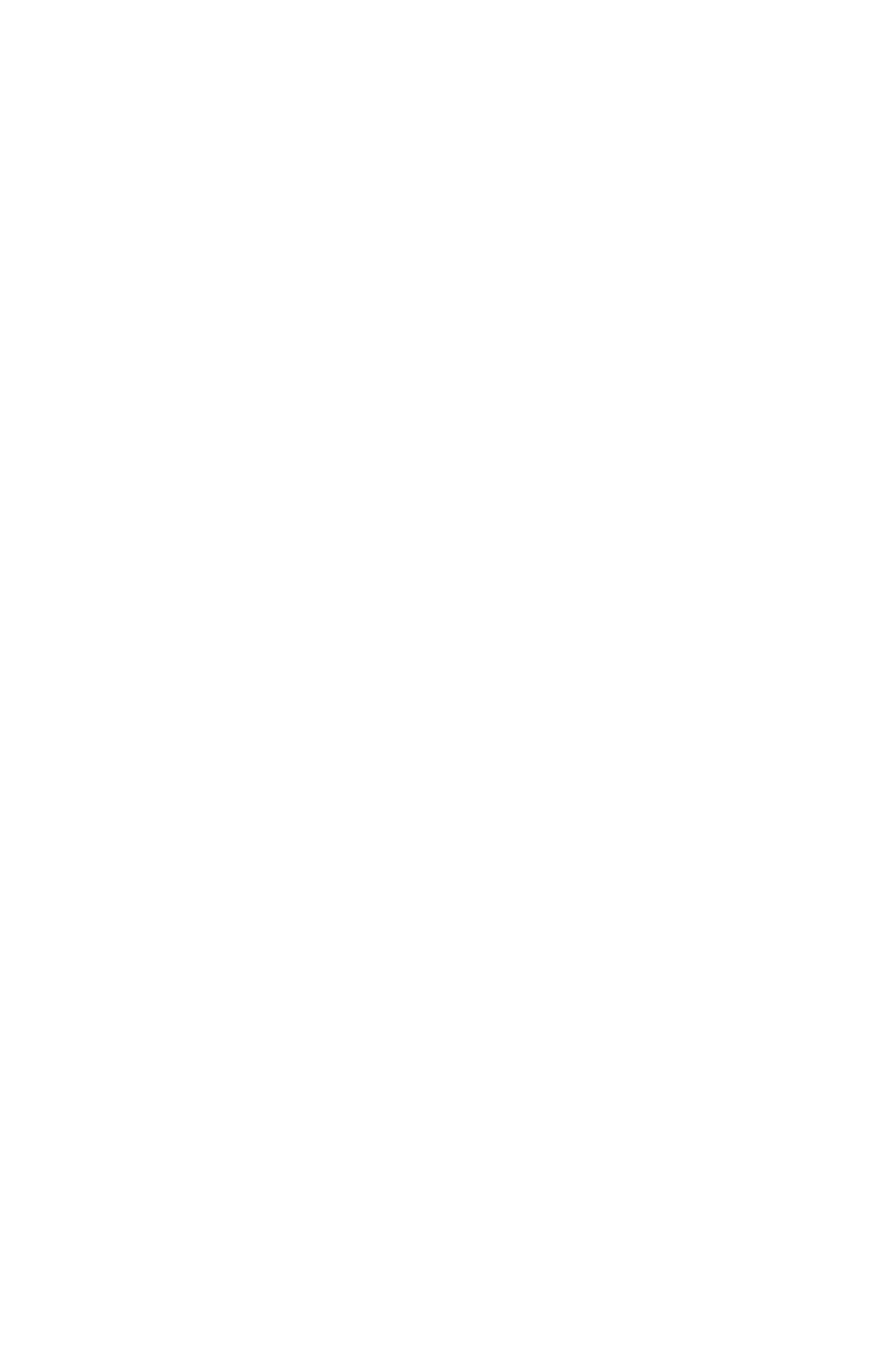*All life on this planet has the ability to maladapt (to change and adapt in an unhealthy way) according to environment, stress, and circumstance. Entire societies may be maladaptive.*

*The people of the tiny, beautiful island of Cuba have had to maladapt from forty-eight years of oppression, lack, and captivity. In spite of the adversity they have faced, they are an effervescent people, and I pray for their emancipation. I fervently wish them dignity, freedom, and abundance. This book is for the people of Cuba.*



© iStockPhoto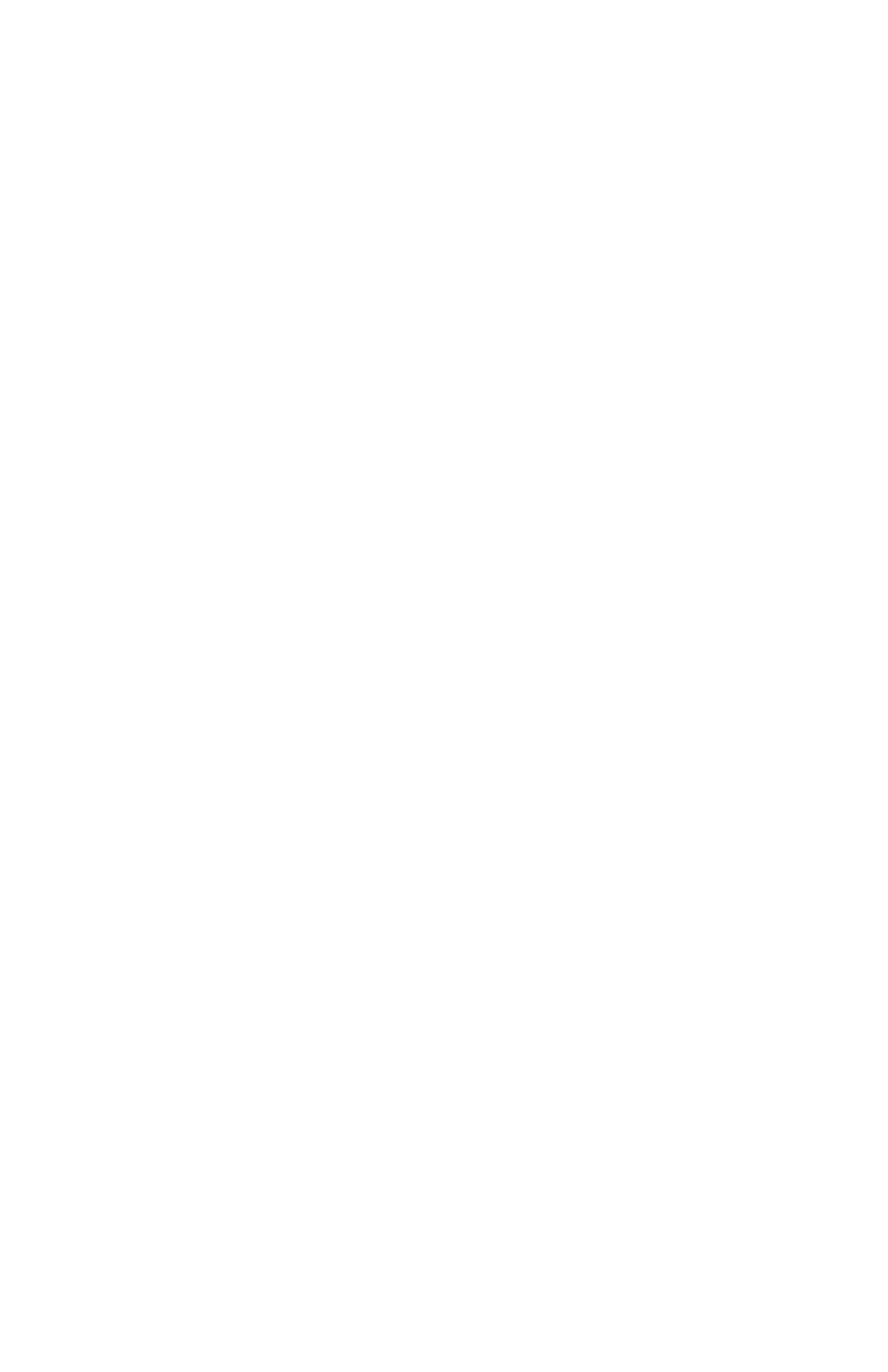## **Letters to Paris**

For fourteen years, I have had a rich, weekly correspondence with a cherished friend living in Paris. For the first eight years, we painstakingly handwrote our letters, sometimes up to thirty pages each. Writing in a journal or diary format, we have shared—without self-censorship—our thoughts, experiences, sexual ecstasies, agonies, doubts, fears, findings, failures, insights, and advice.

Oaxaca was to be the destination of my 2006 fall vacation for my twenty-third visit to my second home, Mexico. The choice was based on the wealth of history, indigenous culture, and exquisite cuisine in the region, and my intention was to have a quiet writing and learning vacation. Unfortunately, fueled by the presidential elections, the long-standing teachers' strike turned violent only a week before my flight date.

As I searched the Internet for a last-minute Plan B, I was drawn to Cuba. Quite by design, I had not been there in twenty years. Despite the urgings of friends, and my love of all things Latin, I kept my resolve, finding adventure in Portugal, England, Spain, Italy, Greece, France, and Mexico, Mexico, Mexico. Cuba fascinated me, and I would read or watch anything that popped into my field of vision about the history of this anomaly of a country, but I saw it as a dangerous place for a girl with predilections such as mine. It was largely because of my almost irresistible Cuban Richard Gere look-alike suitor on my first trip that I held my conviction for so long. Cuban men were too attractive, suave, and spicy to resist. So what is the problem, you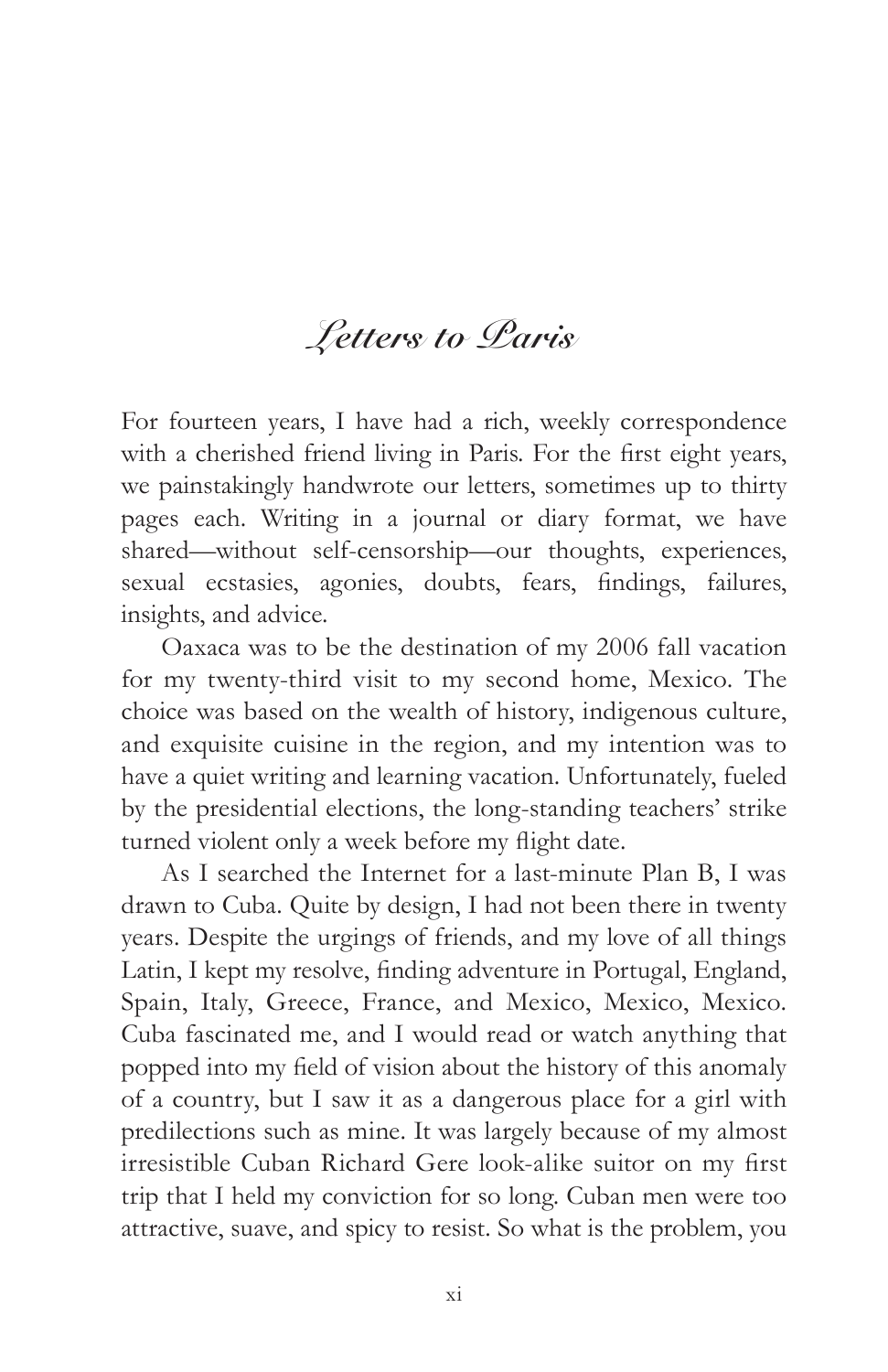ask? Love me for my body, no problem. Love me as an escape from Alcatraz, no thanks.

I found an offer I couldn't refuse, and so, my longstanding resolve was broken. This tale began as a typical letter to France, which I dubbed *The Cuban Chronicles.*

Each of us views the world with a unique filter created by our upbringing, our past experiences, our hurts, and our pleasures. All events and people are real—as seen from my perspective. I do not profess to be an expert on Cuba; this is one woman's journey. Names have been changed to protect the innocent, the not so innocent, and the culpable.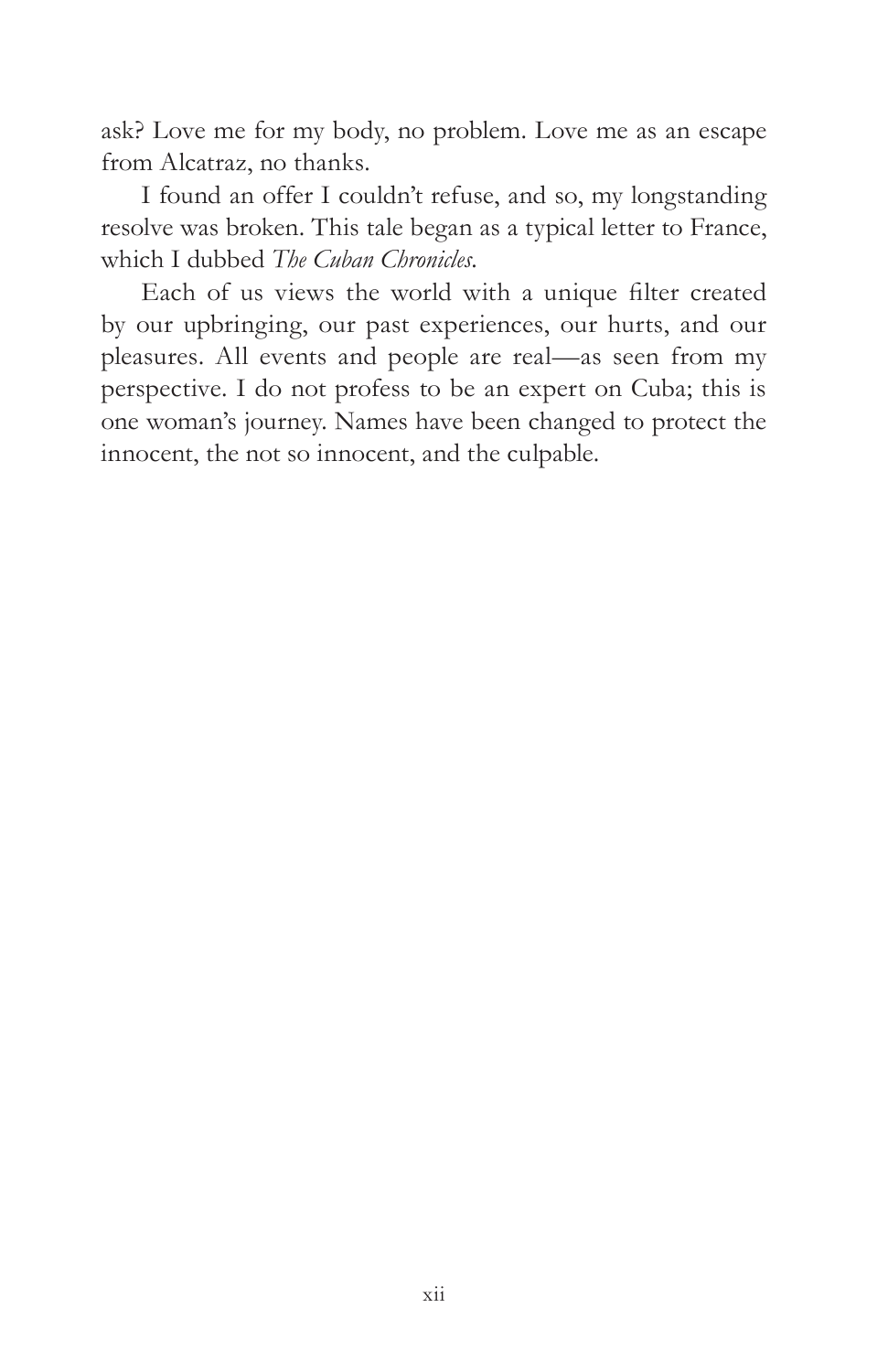



© Wanda St.Hilaire

The dog that trots about finds a bone. —Gypsy Proverb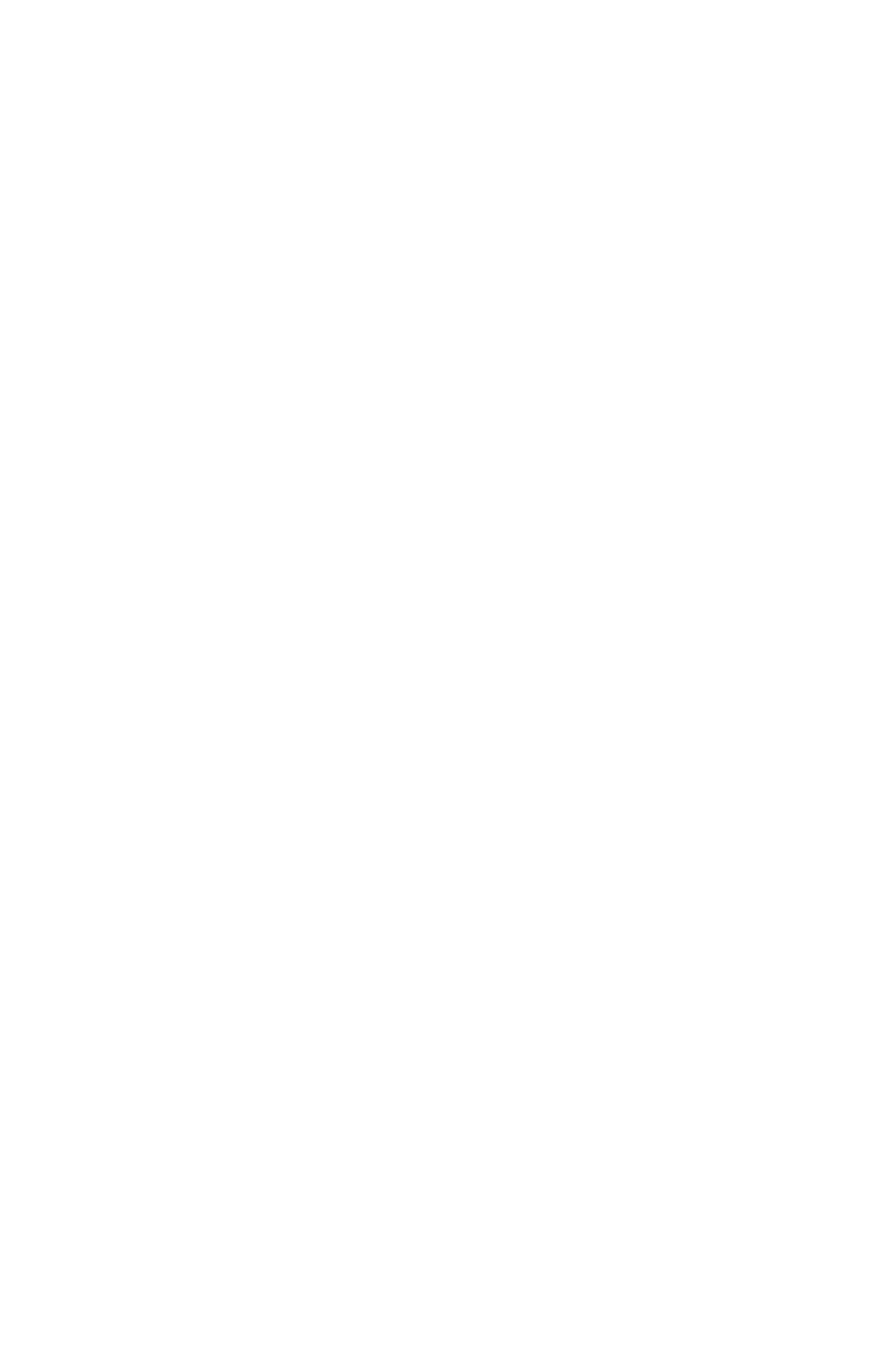**September 8th Havana, Cuba**

Now we're talking.

I expected a bus and instead, a luxurious Peugeot came to fetch me. I give the tour manager kudos for arranging this at the nominal cost of a bus transfer. What amazing luck. My driver was a polite, quiet, young Nicolas Cage look-alike. He played spicy *reggaeton* music and offered to stop at any points of interest.

Nobody, not even friends who have been here, mentioned that Old Havana is closed to traffic, and that one would need to drag suitcases down the streets, lost in a maze, to find a hotel on arrival. I consider this an important point when one arrives alone and feels disoriented in a hot, huge, bustling city. Fortunately, my driver convinced a guard to let us park inside the zone and then helped me with my luggage. There is no vehicular traffic in front of my hotel, so I can only hope Armando is as brilliant for the ride back.

I laughed out loud when I saw my room; in light of the complications with *La Cumbre,* I'd asked God if he had a little spare time to find me a room. He definitely has a sense of humor. The hotel is small and boutique style, and designed like an old monastery. All employees are dressed like monks, including the maids. My room looks pious and antiquated, and is comfortable and clean. Even the room key is attached to an authentic antique key. Gorgeous trellises of vines hang down in the center of the hallway, and there are large wooden shutters, with an open window to the street. The pretty little lobby bar has a large religious mural and hosts a group playing soft, meditative music at different times of the day. The hotel is located in the heart of the action, and a decent breakfast is included at a café down the street. Do you remember when, on my trip to San Miguel de Allende, I stayed at Posada de las Monjas—House of the Nuns? Their spirits cast a stern eye over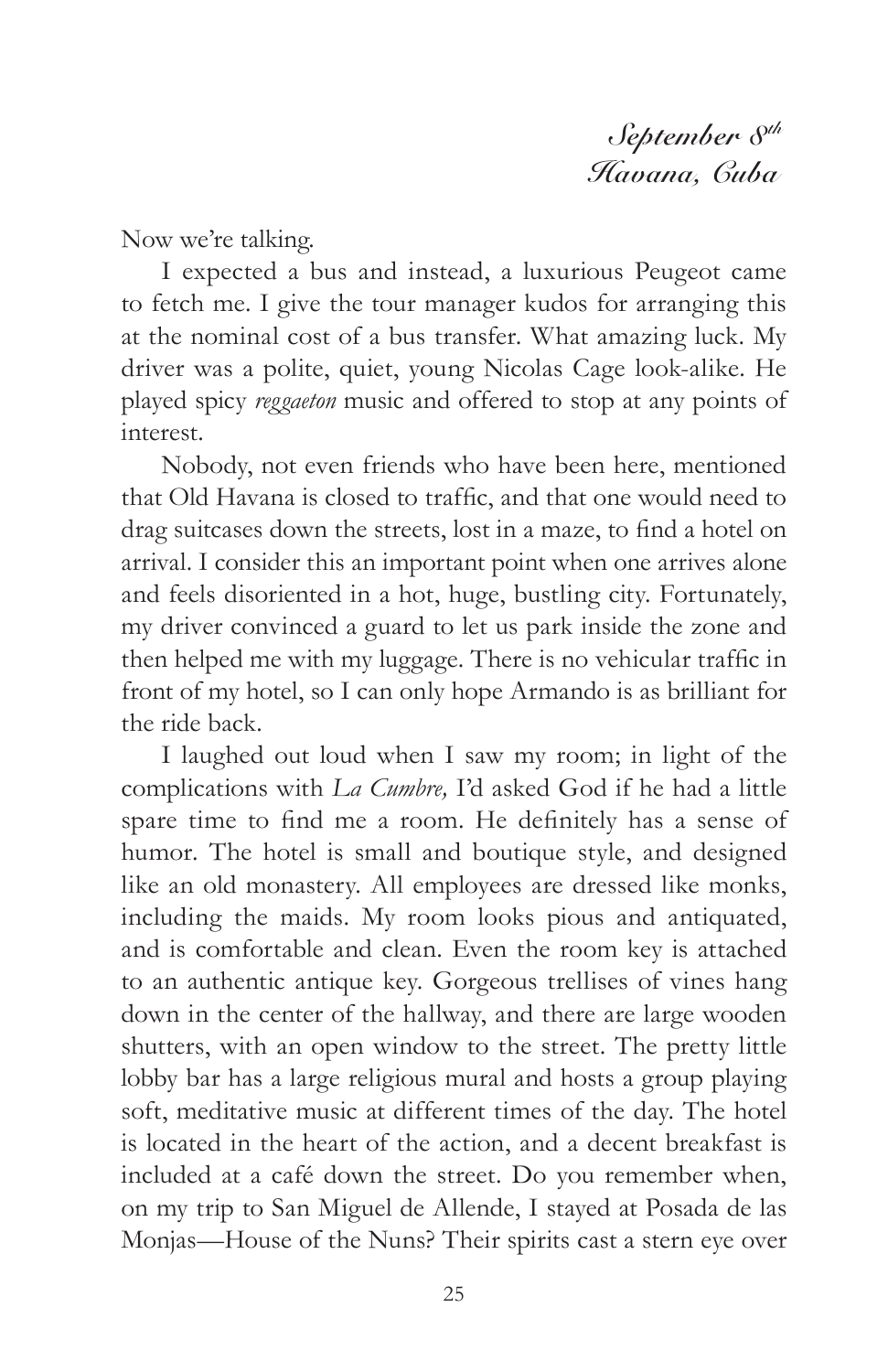me on that trip. On this trip, I am surrounding by watchful "monks," but I have no intention of letting them keep me from lusty adventures, the way the ghosts of the nuns did.

In the first moments I arrived, the clammy heat and the antiquity overwhelmed me. I soon gathered my bearings and went out to investigate. Within the first half hour, I met an older Spaniard at a museum, and we took the tour together. He is a pleasant man, conservative, but with a mischievous sparkle in his eyes. He asked to accompany me around Havana. (I caught him filming me at the museum, but didn't let on.) He lives close to Nerja, which was my favorite place in Spain. This was the city where my new husband and I stayed at the beginning and end of our extended honeymoon, and I cried by the sea because we had to go home, leaving the "Balcony of Europe," as it was called.

Gabriel (the Spaniard) and I went for a *mojito* at the Hotel Raquel, a place I had seen on the hotel's map and had found just before meeting him. It is a beautiful building and not much mentioned in the guidebooks. I had already agreed to come back at six to buy the smiling doorman with irresistible dimples a *mojito*, and Gabriel graciously bought one for him. We ordered an unusual but tasty pizza. In light of the flavorless meals in Varadero, it made me very food happy.

As Gabriel escorted me back to my room, he invited me to dinner at the Hotel Nacional. This is the one of the most opulent, historic hotels in all of the country and I wanted to see it, so I was thrilled to be asked out there on my first night. I asked a "monk" if it was safe to wander out of Habana Vieja late at night, and she pulled me out into the street, pointing to the cameras that were planted up high on every street corner.

*Note to self: Don't pick wedged thong out of bum on empty streets.*

I took yet another cold shower, dressed in a pretty skirt, and then took a taxi to meet Gabriel. We toured the hotel and grounds, and chose the outdoor café for our dinner. Señor Gabriel was oh, so complimentary. I enjoyed being appreciated once again; it happens so rarely in my own country.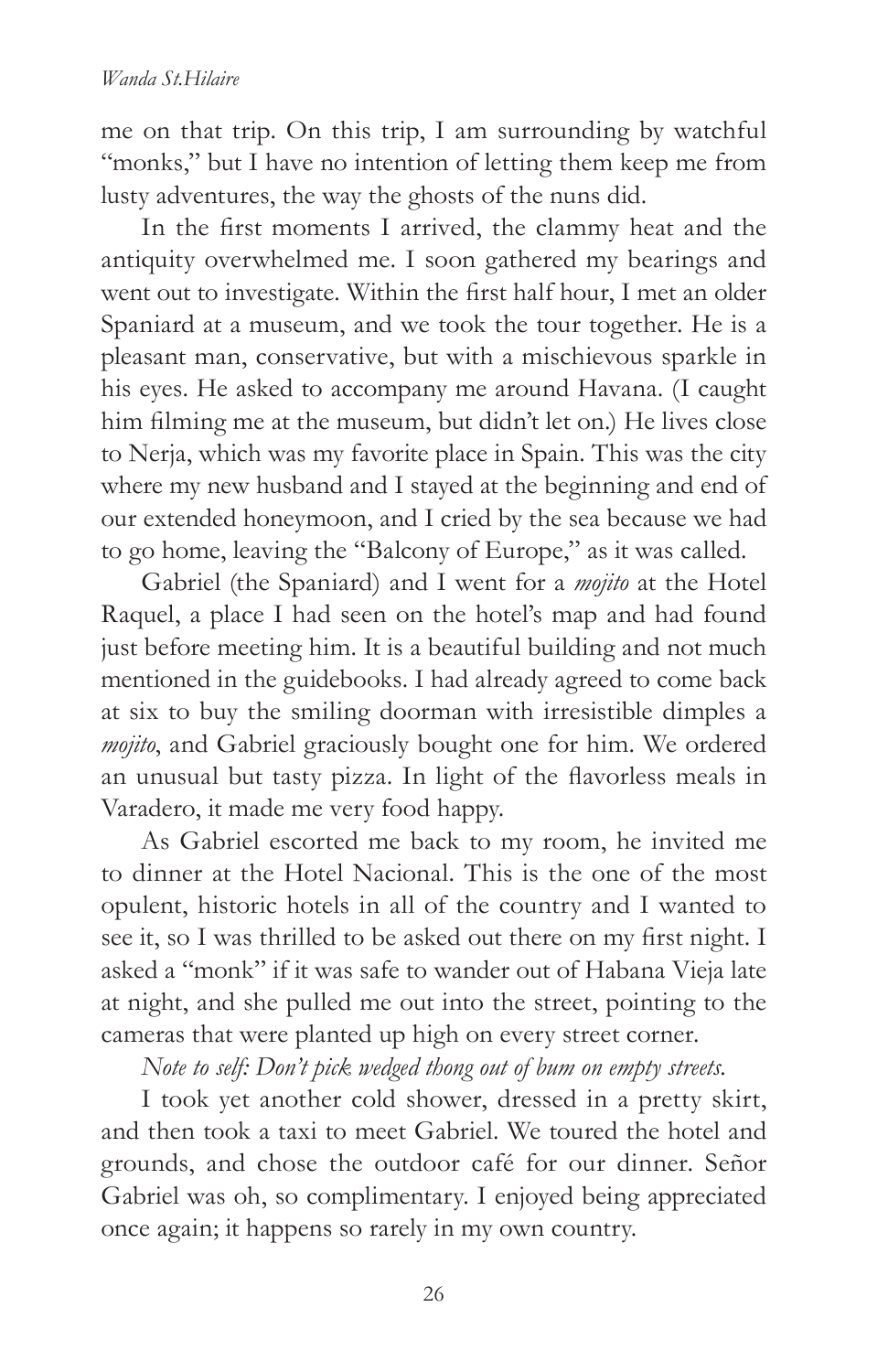"You are exceptionally happy and act more like a sunny Andalucían than what I imagined of a Canadian. I am sorry to meet you on the last day of my trip."

Am I as happy as a sunny Andalucían? While traveling, quite likely.

Clutching my hand, he walked me around the hotel grounds under an almost full moon, but I was uncomfortable with the intimacy of the gesture. I could not get past how he reminded me of my uncle. As you know, I am far more comfortable in the company of younger men. Although they probably make better partners, I can't see past the paternal mannerisms many older men display.

Back in Old Havana, we found an outdoor bar with fantastic music in a pretty square near my hotel. Wonderful bands play in every little corner and beautiful rhythms escape bars along the streets. The "MTV" music here is excellent as well.

Gabriel was intent on selling me on his second apartment on the ocean, and suggested many times that my next vacation should be to Spain. This conversation took place all in Spanish; he spoke not a word of English. Trying to understand him was taxing, but I got the gist of the conversation. He had been propositioned daily by many young Cuban women and found it sad, especially with a twenty-seven year old daughter back home; he couldn't imagine her having to prostitute herself to old, foreign men. He asked about the book I was working on, and I tried to tell him *en español* about my French love story*.* His eyes lit up.

"Maybe you will write a story about meeting me in Cuba and your trip to *España*!"

I found a Spanish angel for my first Havana night.

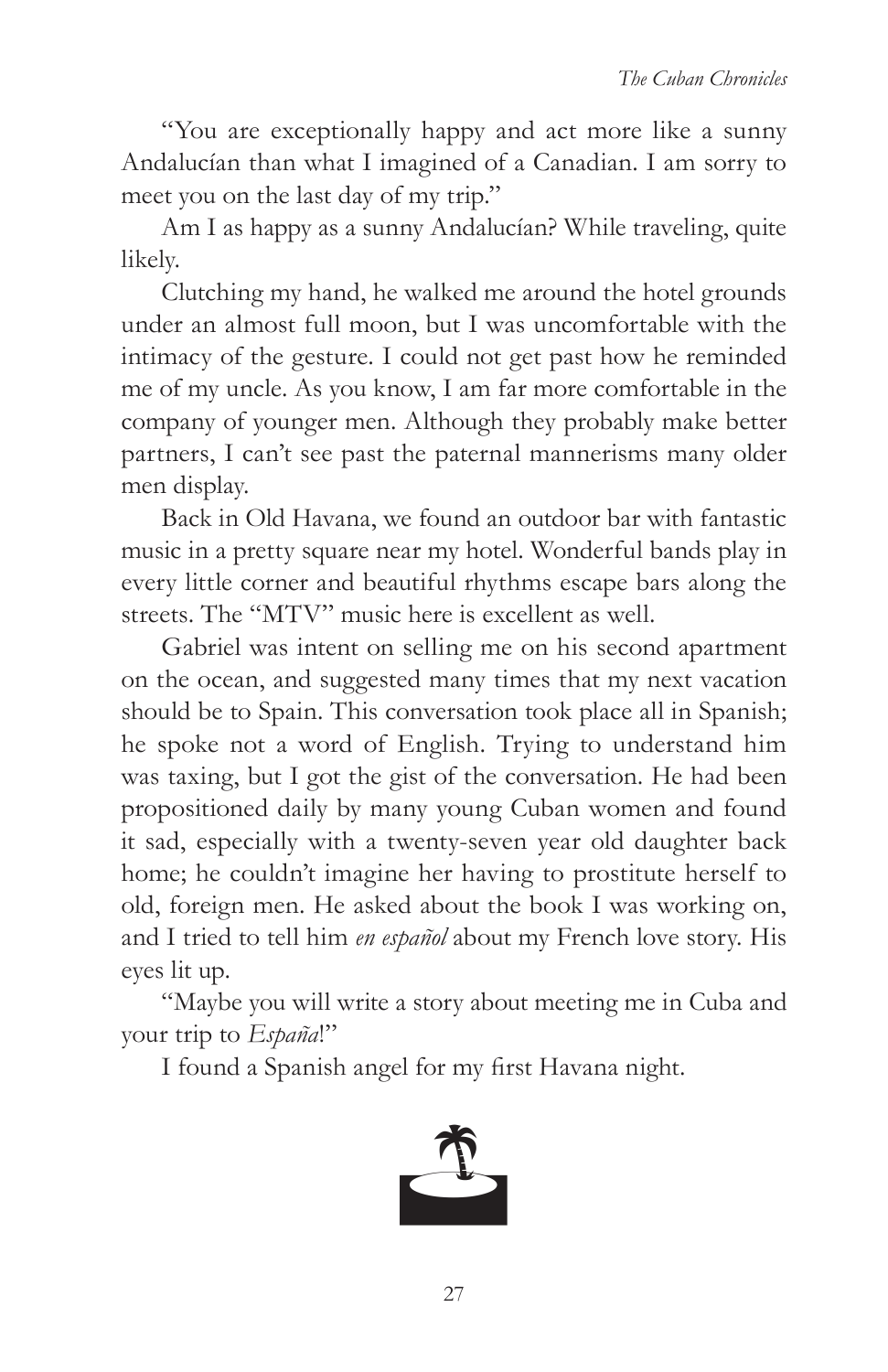I'd read of the terrace on top of the "Hemingway" hotel, the Ambos Mundos (Both Worlds), so I came up here with my laptop. How inspiring to be writing where the man lived and wrote *For Whom the Bell Tolls*. It was perfect until a tour group arrived.

Yesterday, Gabriel and I popped into El Floridita bar, where Hemingway also used to drink, but it was too crowded, so we left. I remember well the statue of Hemingway at the end of the bar and have a picture of it somewhere. I shall take another with Papa and me as my muse photo, although my mum has, maybe wisely, suggested I give up Frida Khalo and Ernest Hemingway as muses because of their tortured, difficult lives.

There are an inordinate number of police everywhere for the political convention, so it is ultra safe in Havana at this moment. You don't mess around with Fidel's parties. I'm sure if I asked for an escort to my room at night, I could get one.

Last night in the lobby of the Hotel Nacional, I spotted a poster for a Saturday concert with the Buena Vista Social Club. Do you know of them? They are hugely popular amongst the Cubans, especially Cubans living abroad. I would love to see them. The intriguing part is that they will be playing with Los Tainos*—*the band managed by my once-upon-a-night Cuban lover, Alejandro. I had met him during the band's tour in Canada. I haven't felt inclined to contact him on this trip (and have lost his email address anyway), but can you imagine his surprise if he were to see me at the concert?

I found a little shop selling imported items from Bali and bought a pretty white tunic. It was newly opened and a most unusual shop for Cuba. I asked the manager how she had done this, because she wasn't a Cuban. She wouldn't say—maybe she was a mistress to someone in a high place? The locals, as well as foreigners, were fascinated and we had to line up to get in, six patrons at a time, to prevent a stampede.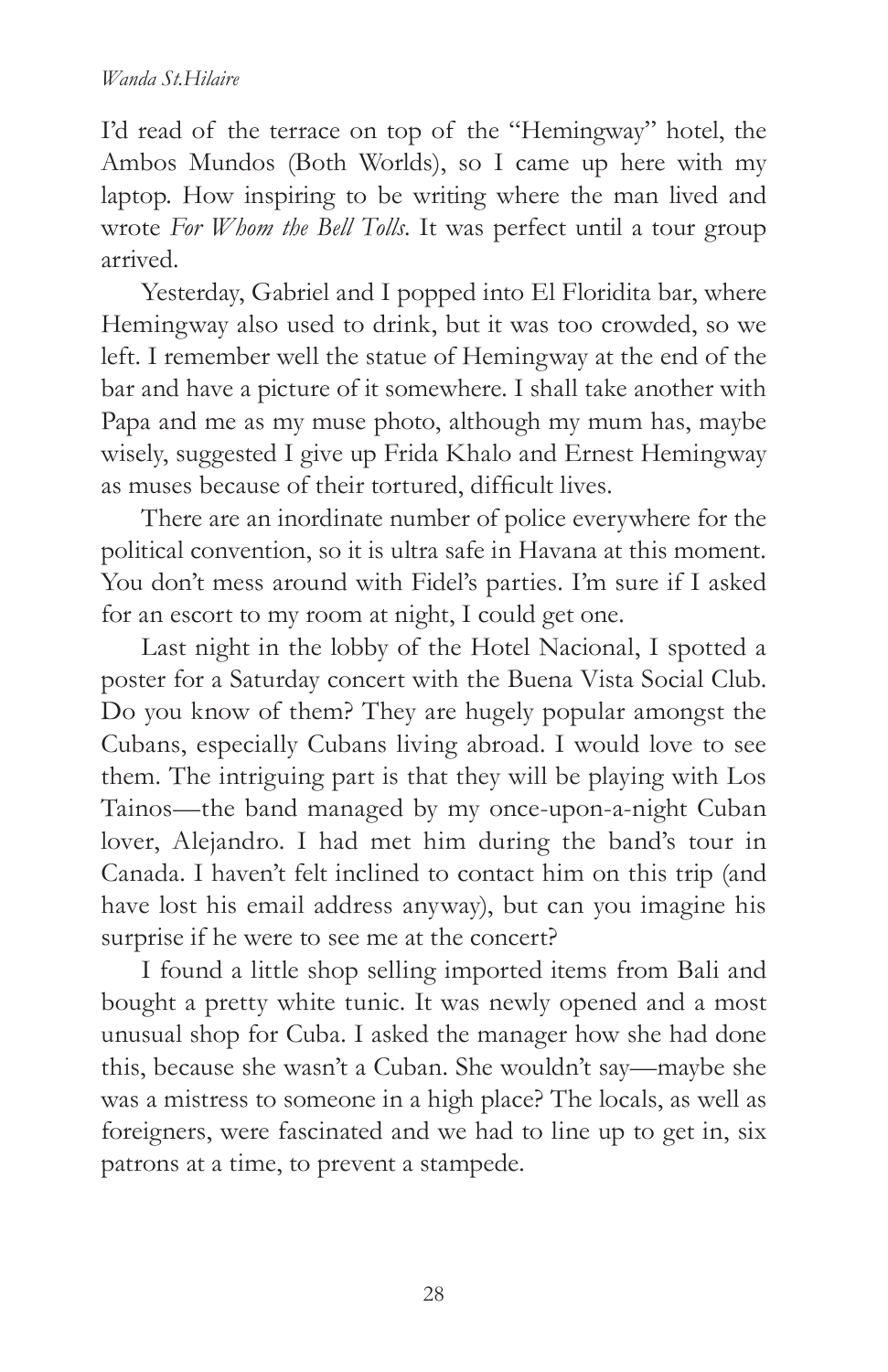

It is evening, and I am sitting in the lobby bar of my hotel with Enigma type, tranquility-inducing music playing. I pet the smelly little stray housedog. They allow him to come in to rest and listen to a little meditative music each night. Thrilled to have the attention, he is dying for more petting and is baring his belly. My *mojito* is filled with fresh mint leaves, and the rum and lime taste strong and clean. I am following in the footsteps of Papa Hemingway.

I was weary after a long day of walking through the dusty streets, and watched the film *Notting Hill* on the small television. I heard what sounded like a tremendous rainstorm, but there is no window in my room. The centre of the hotel is open air, a fact I hadn't realized, and the rain was pouring down through the lush vines and into a fountain below. It thundered and deluged in a beautiful, melodious roar. I decided to take yet another shower and come down to the bar to write for a while.



Where are all the marriage proposals I hear of? Nobody paid me much mind at all today. I must have had my "don't mess with me" face on, the one with the deep forehead crevasse (which, my mother advised me in my youth, would one day be permanent if I kept scowling, and now almost is). That furrow denotes either stress or a powerful orgasm, and in this case, not the latter. There is a fine line between guarding oneself against harm and being open to new experiences when traveling alone. If you lean too far one way, you risk never meeting anyone, but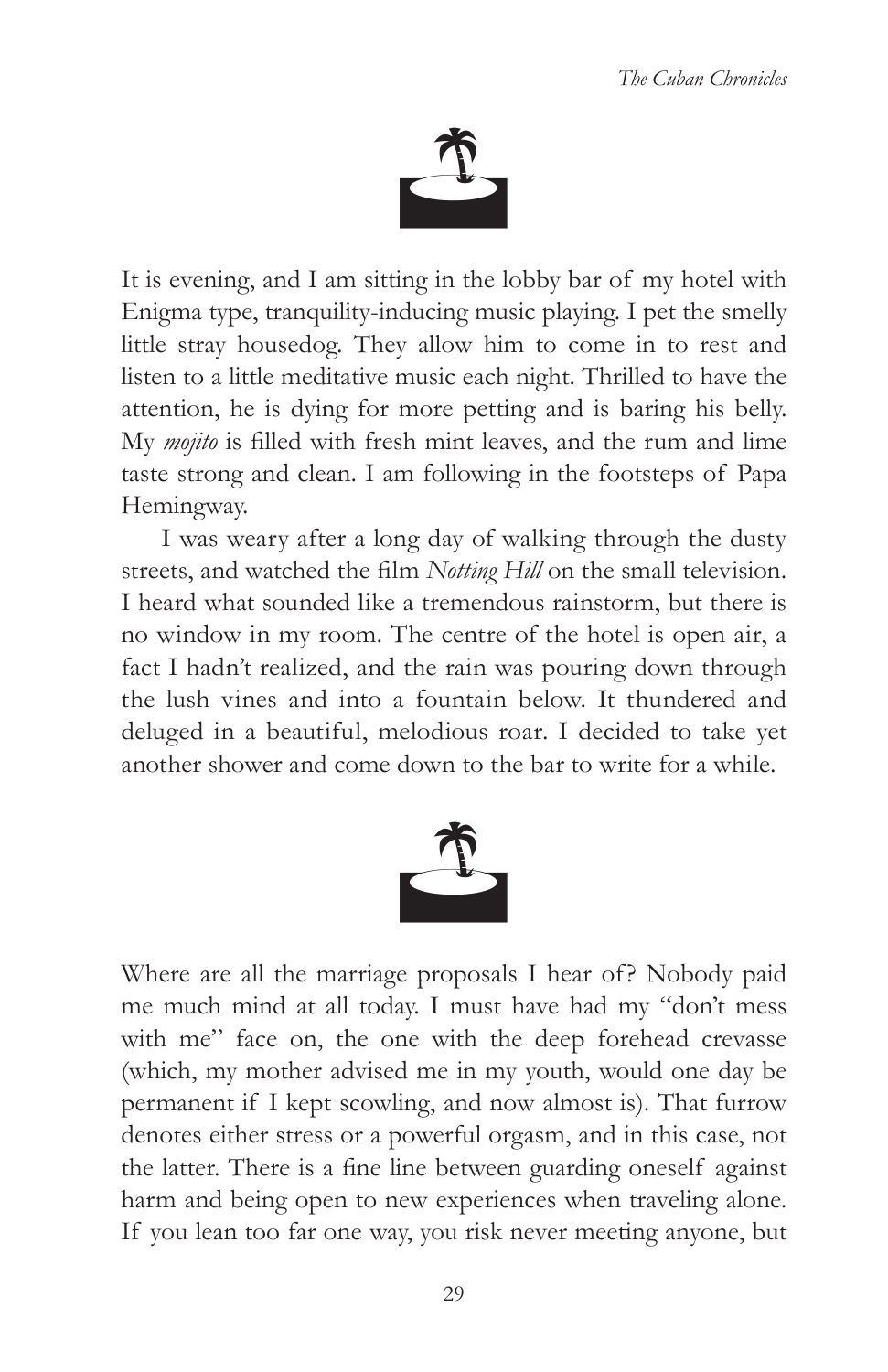lean too far the other way and you risk being a target. I was warned that as a blond alone in Italy, I would be slapped and pinched like crazy, and that didn't happen either, although the men did not disappoint in their pursuit of *amore.* It's not that I want trouble, but I am curious. A friend of Rhea's, a heavy set, rough woman of my age, travels here frequently and claims to be sleeping with and being proposed to constantly by gorgeous, young men. I was one of two foreigners I saw in the entire day of walking through Old Havana.

I did not find the bank, so have to remember not to purchase any extras until Monday.

Out of my innate curiosity, I investigated a number of hotels I'd found online and I have no doubt that divine intervention played a hand at finding my hotel. After what I've seen today, I can see that this is, for me, the best location. It is on the quietest, cleanest street in all of Old Havana.

My driver today, on a horse-driven carriage tour, was a lively, wiry fellow of about thirty who spoke no English. We stopped at the birthplace of José Marti, the Cuban writer who is revered and considered a rebel-hero-martyr, an inspiration to his country. I will look for a book of his poetry. We passed through Chinatown, which now has almost no Chinese, and he stopped along the way at a tiny florist's to buy me roses. Even though it was most likely tip-driven, the gesture was sweet.

There is a frenzy of renovation and restoration occurring right now, maybe for *La Cumbre*, but only a fraction of the necessary work will be completed if this is the goal. Old Havana is considered a World Heritage Site, and I know UNESCO is doing extensive restoration here. This is the most antiquated and run-down city I have ever seen, and I find it fascinating. There are no strip malls or McDonald's, and that makes it a unique and, to my mind, precious place on this Americanized planet. There are many beautiful, well-maintained buildings, but most of the streets and buildings are ancient and extremely deteriorated. Apparently, after heavy rains, a number of buildings collapse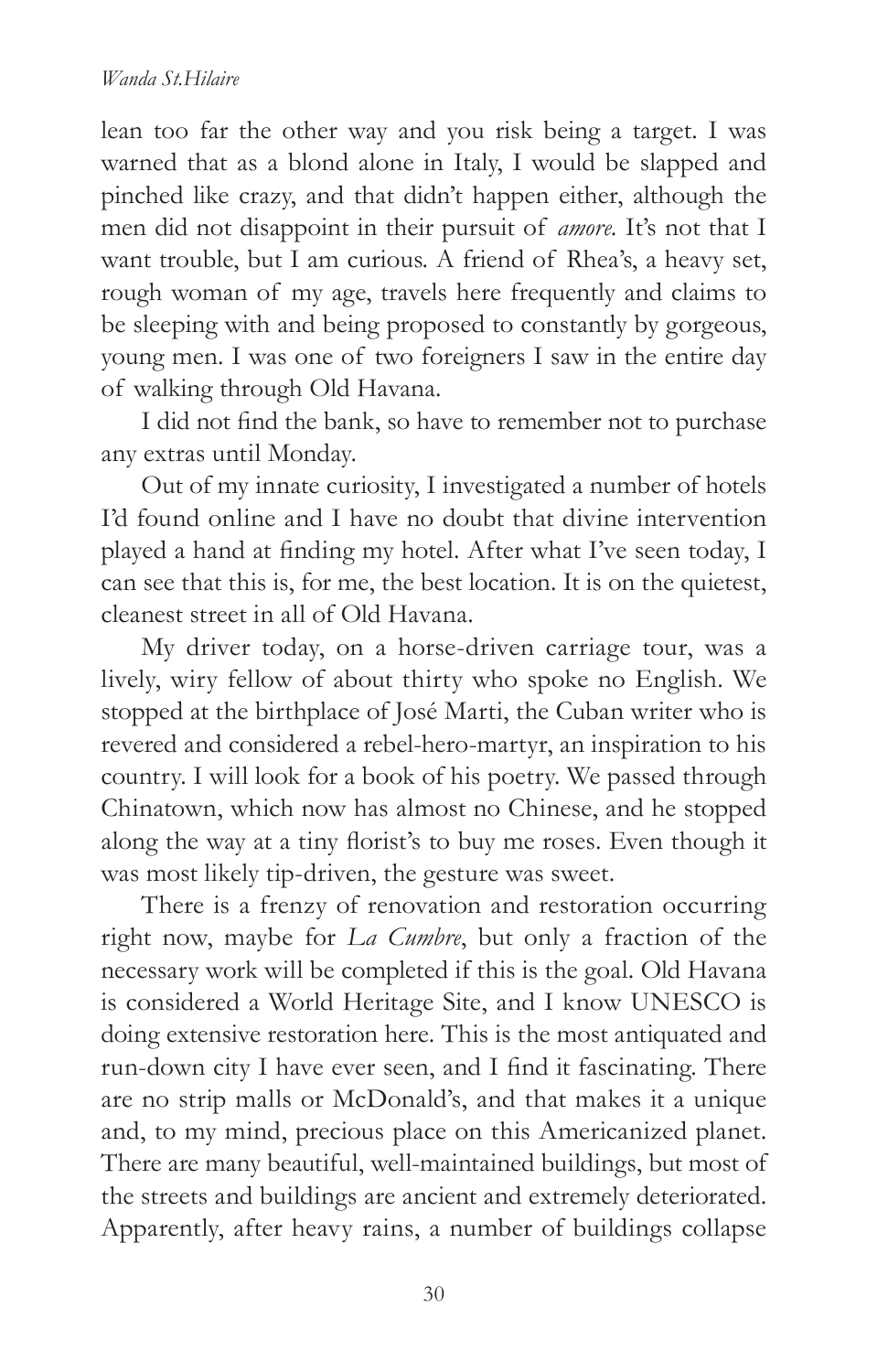without warning, with the inhabitants in them. Almost no new housing has been built in the past half-century in Havana. It is such a stark contrast to my life in Calgary that it is distressing to think of all of these people living in such horribly decrepit conditions. Since arriving, I have been reminded in many moments each day of how blessed I am to live the way I do, and in the abundance and cleanliness that I enjoy. It seemed selfindulgent to ride around alone in the carriage, while Cubans in the large camel buses were packed like sardines in this heat.

"A free sauna," the driver said as one passed.

The dog has decided to sit with me during my writing session, but damn he stinks. He might say the same for my old walking sandals right about now.



**September 9th**

In past letters, I have mentioned that Alejandro has emailed me infrequently. I didn't expect to hear from him after his departure from Canada, but I thought he was exaggerating when he said that he thought of me often, but that it was difficult to email from here. As it turns out, it is no exaggeration. After many kilometers of walking, I found an exceptionally slow Internet at a hotel today for a dear price. Alejandro would have to use the public Internet houses, which are few and far between. When Gabriel and I went looking for the main one on Obispo, there was a huge queue down the street, and the house had only two old computers. *Mon Dieu*. Even if I had any patience, I would not want to consume the Cubans' precious computer time. I wonder how the girls are communicating with their new Cuban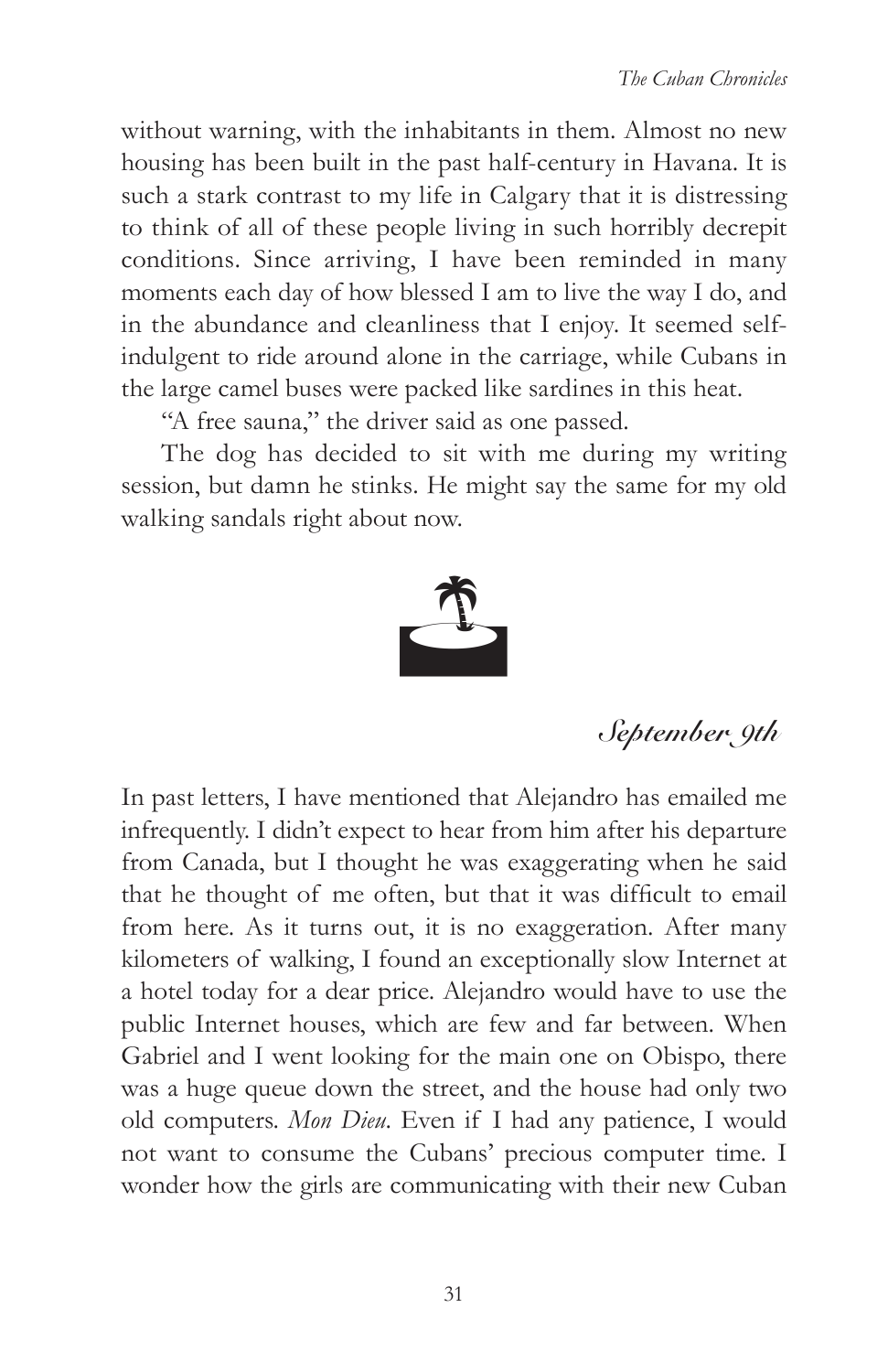husbands? Forget about long distance calls from here. They are a ransom.

Kavel, my Indian ex-lover, had emailed to say that he called a few times from Florida and is now in Connecticut, but will call again when I return. I can rest easy now that I have let my mum know where and how I am.

The Buena Vista Social Club concert has been cancelled, allegedly due to lack of attendance. There is, however, no advertising except in the lobby of the Hotel Nacional. I could have assisted them with some marketing. I could have had that thing sold out in a half hour. So much for the chance to see Alejandro.

I am back at the terrace and enjoying a slight breeze but still in a full body sweat as usual. Even my earlobes are sweating. I thought I had brought too many clothes, but with three changes per day, I wish I had a few more now. I got my StairMaster exercise for the day walking up to the terrace instead of taking the packed elevator. A tour group just left, and I am pleased with the sound of silence.

One of the "monks" at the hotel has been pressing me to take a tour with him, but the carriage ride yesterday was enough for me. I prefer to stumble across things of interest. Yesterday, on my own, I found more hotels to investigate, and I went to see La Bodeguita del Medio, another Hemingway haunt.

There are large groups of men dining around Havana, because of *La Cumbre,* I assume. One group just passed by, nodding their hellos. They looked much like Mexicans.



It's late night, and I'm back at the hotel's lobby bar. I am turning into a lush, having yet another *mojito.* The hotel gets a lot of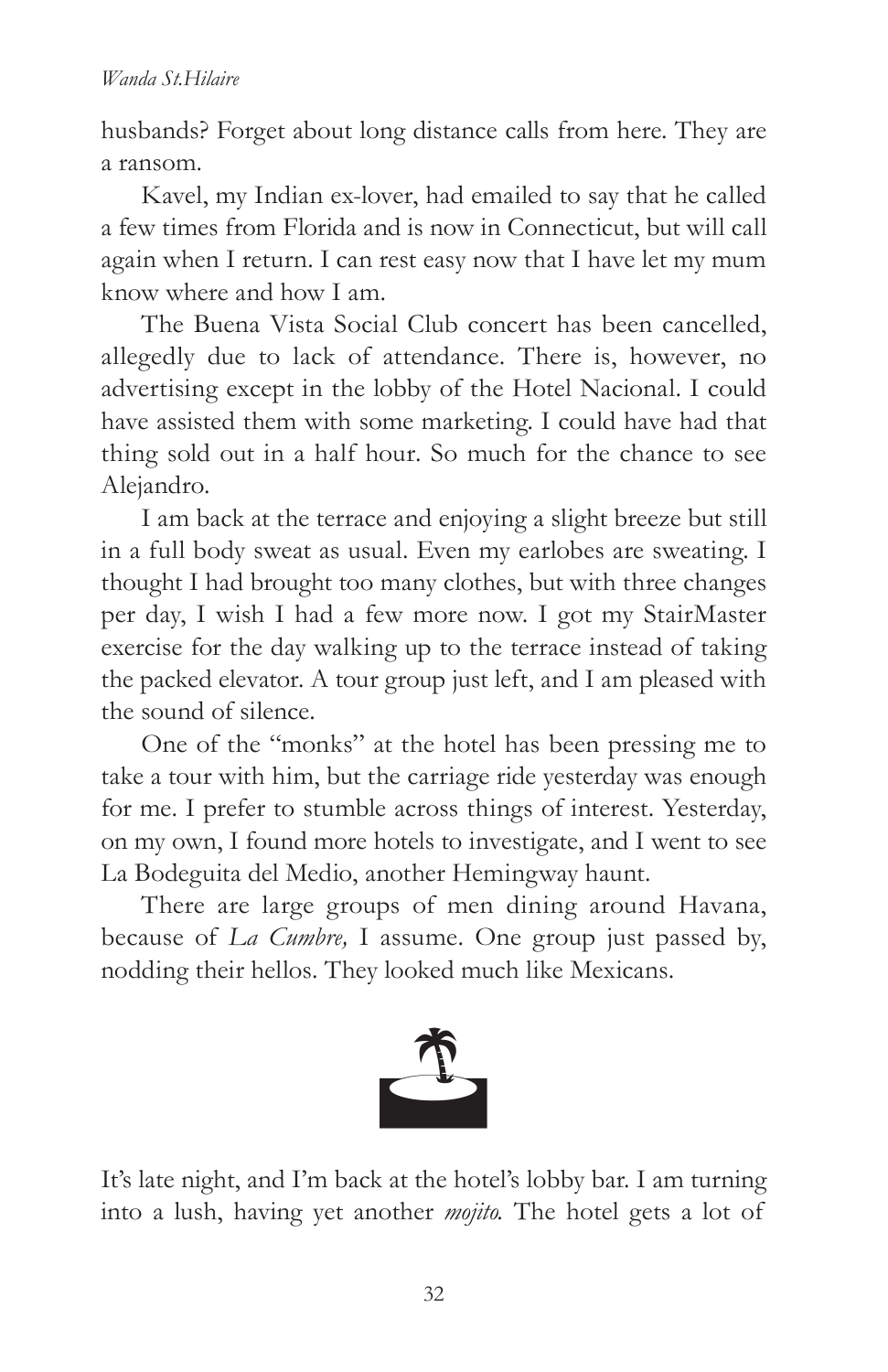attention from passersby, because of its beauty and soothing music. The little flea-biter dog is back beside me. I get itchy just looking at him, but I still love him.

After writing on the Hemingway terrace in the morning, I came back to the hotel for my second shower and clothing change of the day, then returned to the street patio at Taberna de la Muralla that Gabriel and I had found. The lunch was terrible, but the place was great. The band was on fire, and I was dying to dance; be careful what you wish for. The bandleader pulled two Latina women and me up to dance. He was surprised that I could dance, and I thought that was that. Not so. I had to participate in a *moviendo la cintura* contest, basically a shake your hips/ass thing. Cripes. I could have died; the place was packed. He had everyone cheer not just once, but three rounds, to see who was best. I could have triple died; being publicly judged has never been my idea of a good time. At least I didn't come in last. The winner was *cubana* who has lived in the States for most of her life, and she invited me to join her table. She was visiting family, and two members were with her. A young American doctor was also with them; he'd been thrown in jail for two days on his first attempt to enter the country, because he had no dollars on him, only Dominican money and a US credit card. He was sent to the Bahamas, and came back the next day with cash. Nervy guy. Mind you, his arrogance was so loud, it was no wonder he had had trouble. I was shocked when he left the waitress a one peso tip for their large bill. I'm sure that in the US, he would not embarrass himself by leaving such a pittance.

The bandleader, a happy, dark man of about forty, sent me a drink and asked me to meet him tomorrow night to go dancing. We made a tentative date, but I will decide tomorrow. Now that I think about it, there is no way an average Cuban can afford the dance club he mentioned.

Along the Malecón, I came across the large flea market. It was fortunate that I found it today, because Castro closes it tonight for one week for *La Cumbre*. I am sure the vendors are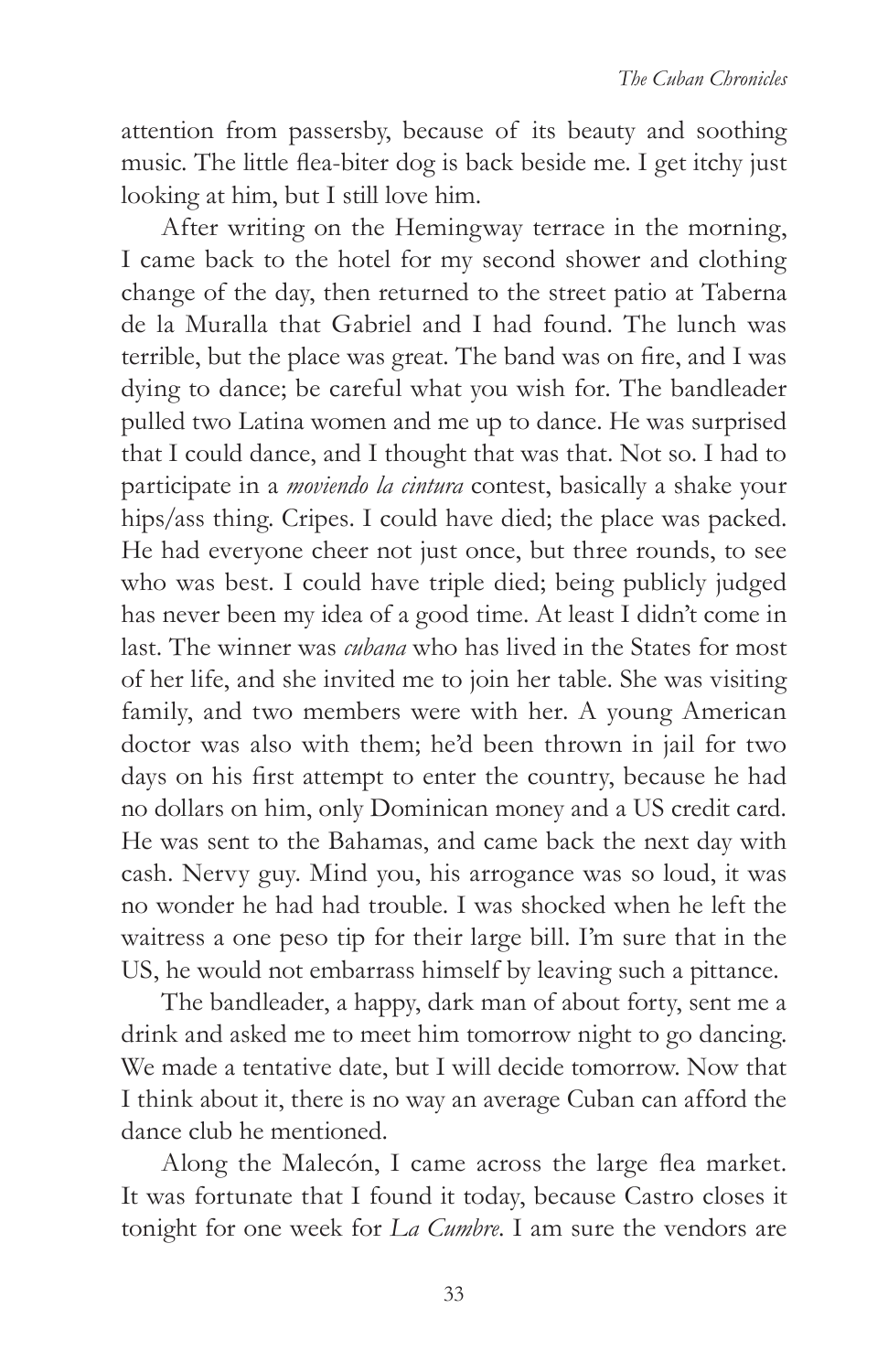not compensated. Also, the horse buggies must stop working for one week, unless they are summoned for dignitaries. I found a tiny white dress and a small Che Guevara pendant for Carrie's baby. Last year she home-stayed a Cuban for a show he was performing in. She fell for him and made a conscious decision to get pregnant. He has not acknowledged the baby, and his wife apparently gave birth within a week of Carrie. He must have potent swimmers. I thought it appropriate to bring back something from the homeland of the baby's father.

I find it appalling that people must live under such an ossified regime. I understand that Batista allowed Cuba to be a corrupt amusement park for the American mafia-not good. But as is usually the case, the liberator himself turned corrupt; he got drunk on power; and now Cuba is a contrast between white sand and turquoise water Paradise Island and impoverished prison. How does Castro himself live? Not like his people. (Forbes Magazine estimated his net worth at a cool \$900 million based on his control of state-owned companies). I am heartbroken, as well, by the animals, the many starving, hairless dogs and cats, and especially the horses. To my mind, a horse is an exquisite animal that represents freedom, strength, and pride. Some of the horses look beaten down, haggard, and exhausted, and I am told it is illegal to put them down, so the drivers literally work them to death.

The residue of *la dulce vida* that prevailed in the decades leading to the Castro catastrophe lingers in the streets of Old Havana. On their weathered faces, old men still wear the memories of what was. Easy days, rich with the flavor of *filloas*, and Havana nights, full of promise, fleetingly cross like a shadow across their eyes.

I have discovered that Cubans are not permitted to stay in hotels, so it was not Cubans (although maybe it was Cubans who now live elsewhere) who were staying at Hotel Barlovento. Can you believe it? The only exceptions made are for honeymooners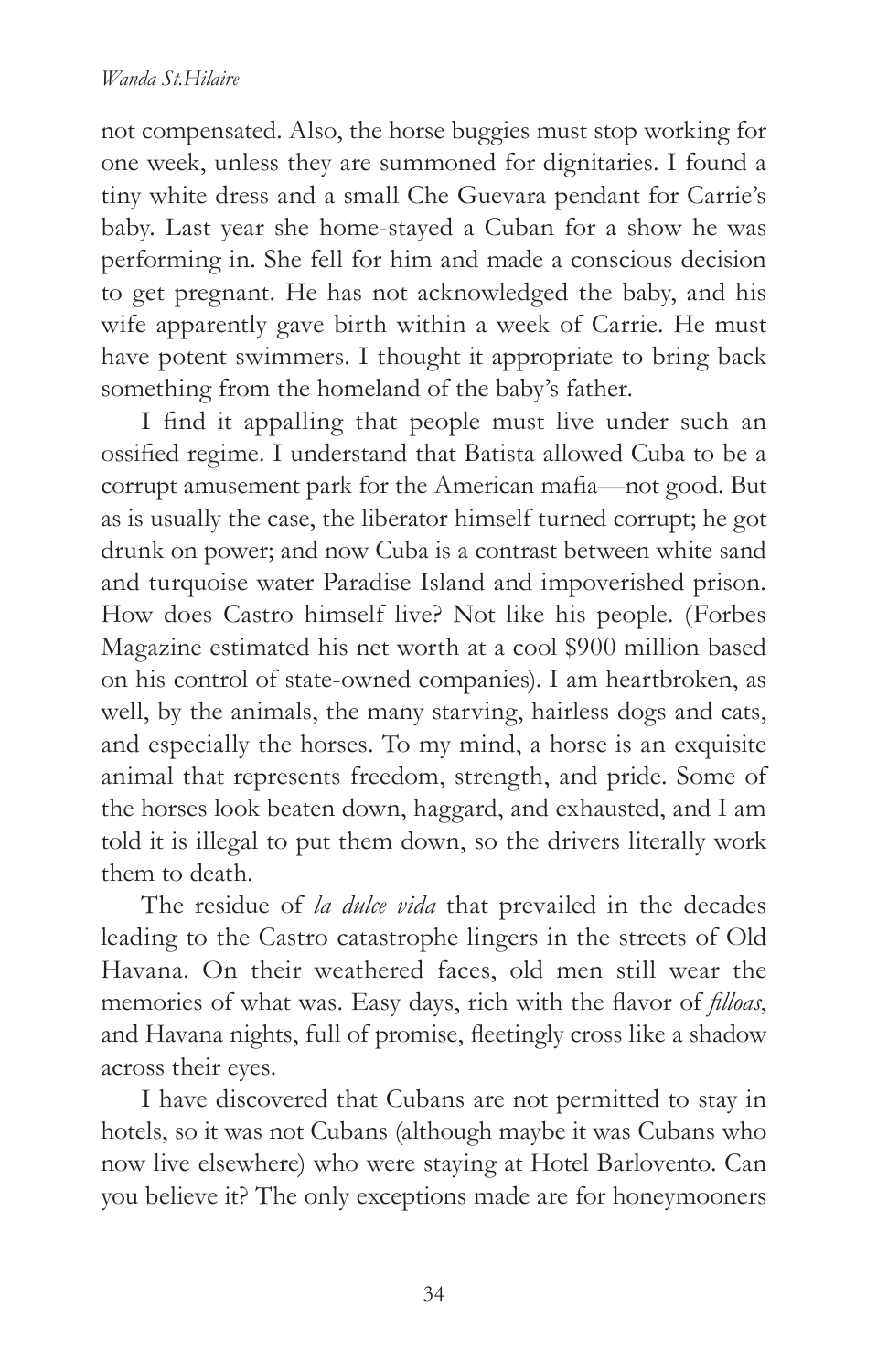and VIPs with special passes. For vacations, Cubans can stay at a *casa particular* but not any hotel.

As I walked back to the hotel on a side street, a melody seduced me into a small bar. The lead singer grabbed me for a dance on my way from the washroom, and asked me to go out with him this evening.

"I have a boyfriend back home and I am in love."

"Who cares?"

He escorted me part way home, pitching his program, and insisting I take his number. He was enormously built and aggressive, and of no interest to me.

I bought what looked like a used edition of the *Granma,*  the daily communist newspaper, from a tired old woman on the street who wore a faded and worn housedress. She was so grateful that she gave me her address and invited me to her home, giving exact directions—such happiness for so very little.

The Italian restaurant recommended in my guidebooks is in a beautiful part of Havana not far from my hotel, with a large outdoor patio on the newly cobble-stoned street. The restaurant hosts a great house band, and the meal was the best I have had so far in Cuba. Real Parmesan!

The traditional Cuban music, the warm evening air, and the good food worked their magic. Strolling back to the hotel for the night, I was finally comfortable and in my element, like my old travel self, relaxed and awed by the foreignness and adventure; How Wanda Got Her Groove Back. It was then that a handsome, warm-faced Cuban stopped me.

"Why are you alone and so pretty? How can that be?"

We had a lively chat in the middle of the street, and he told me he is a journalist (interesting if it is true). He knew of my hotel.

"It is very *romantica*."

He asked to meet me tomorrow and is to call the hotel at 9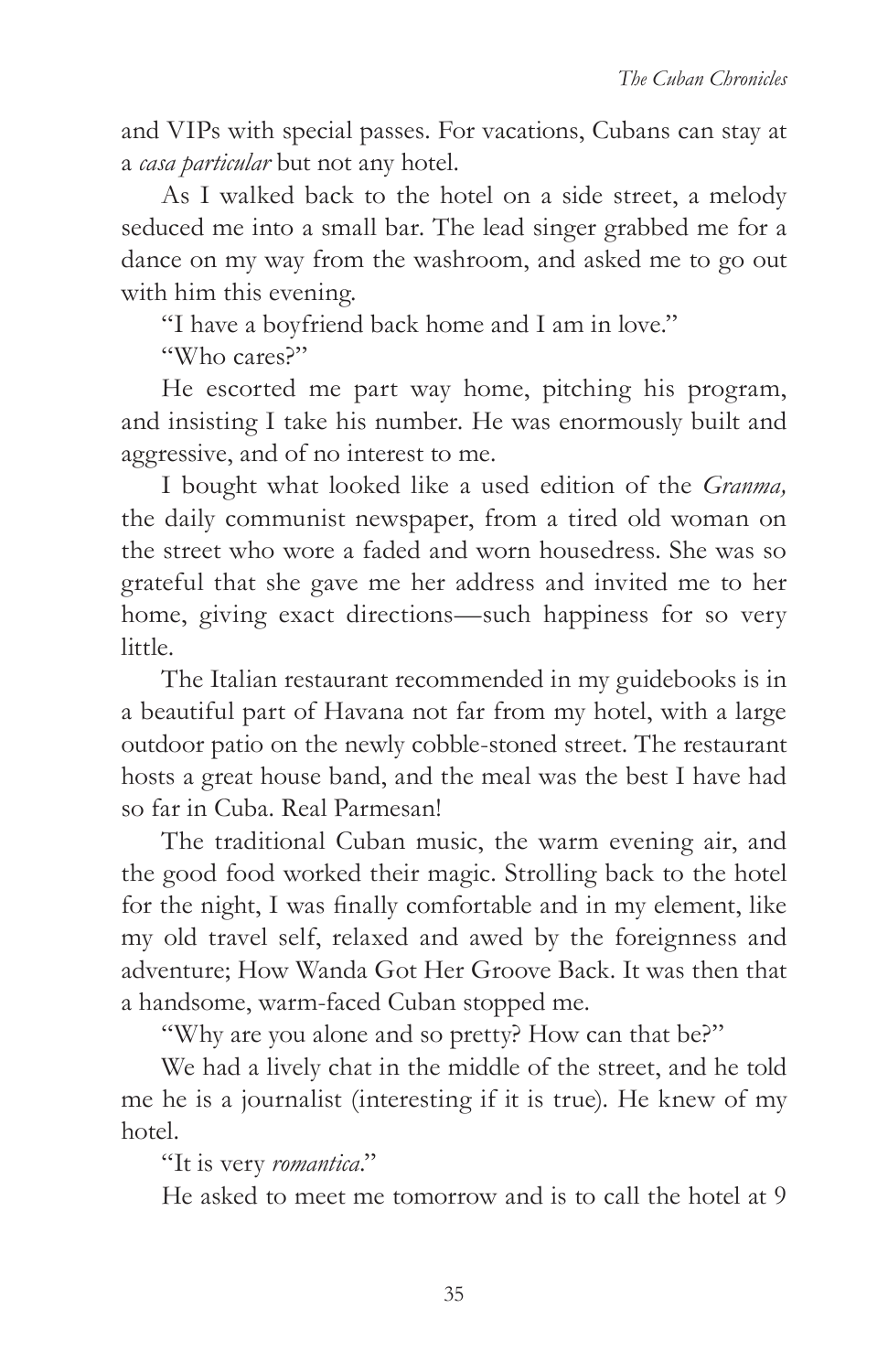a.m. He said that he, too, would like to go dancing tomorrow night, so we shall see what transpires.

The friendly bartender has brought a small fan to cool me, but I will still need a fourth shower of the day before bed. The humidity is unbelievable—about a gazillion percent—but let me tell you, I don't have a wrinkle on my face here. Also, my hair, which in Mexico always looks like an exploding blond dandelion, actually looks good.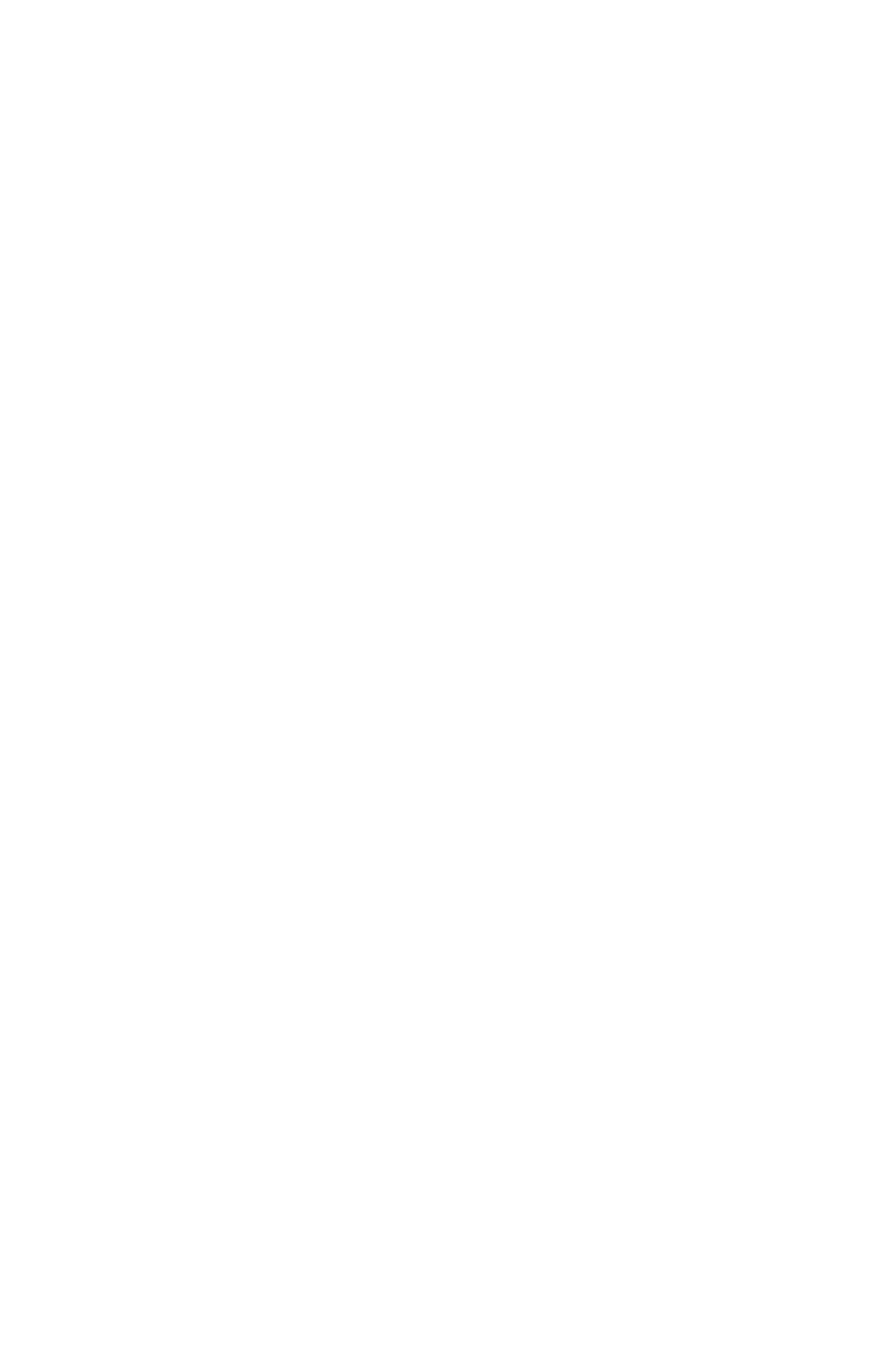

More books by Wanda St.Hilaire

Of Love … Life … and Journeys ISBN # 1-894331-10-9

A New Life - A New Baby Boy ISBN # 1-894331-00-1

A New Life - A New Baby Girl ISBN # 1-894331-01-X

Graduate - A Little Roadmap to Your Dreams ISBN # 1-894331-02-8

My Love… ISBN # 1-894331-03-6

To You My Friend ISBN # 1-894331-05-2

For Your Marriage I Wish… ISBN # 1-894331-04-4

Newly Single Woman - A Celebration of Freedom ISBN # 1-894331-07-9

Newly Single Man A Celebration of Freedom ISBN # 1-894331-06-0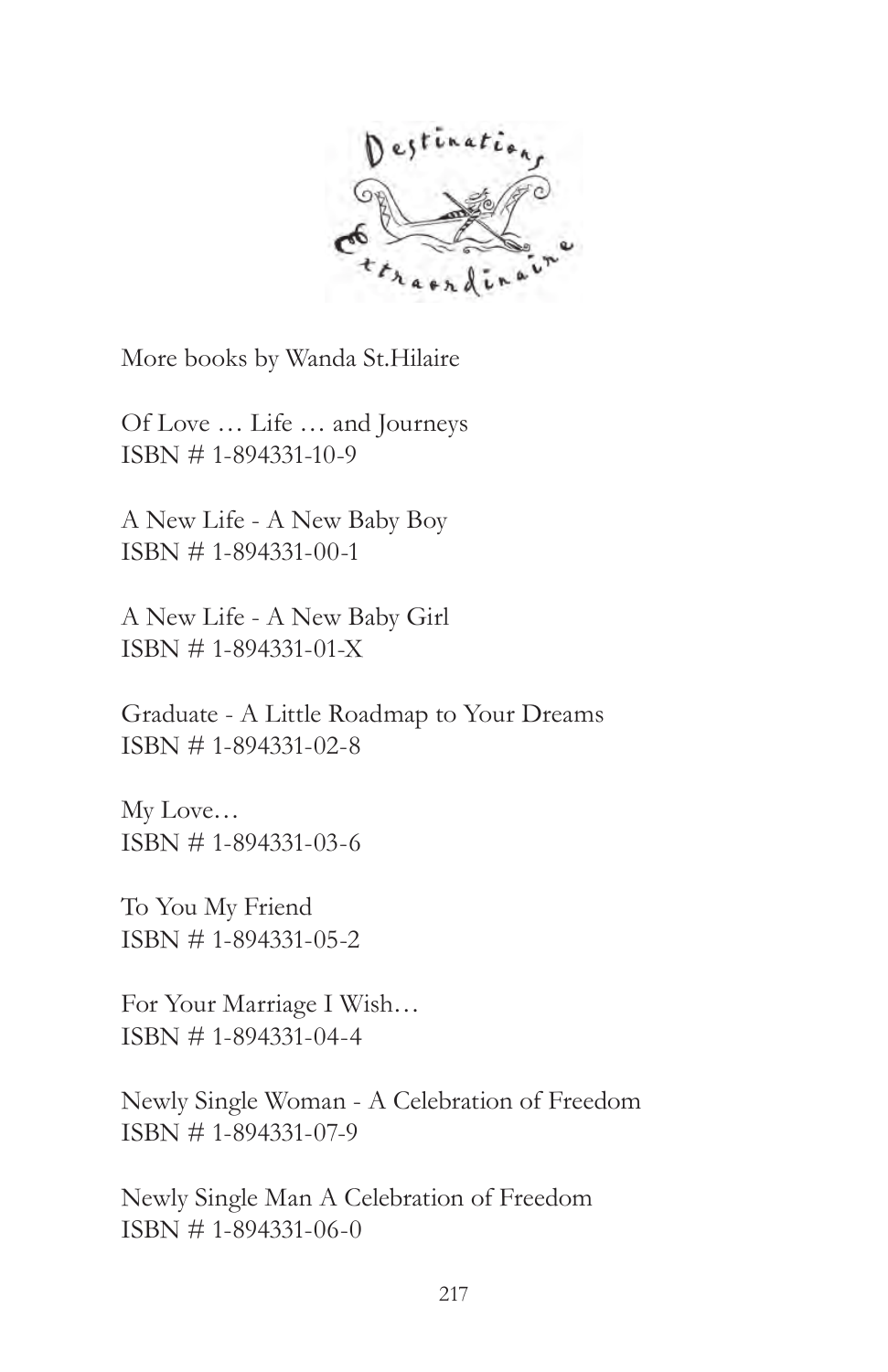Illness - A Small Book of Comfort ISBN # 1-894331-08-7

The Mourning After - A Small Book of Healing ISBN # 1-894331-09-5

www.wandasthilaire.com<br>Books to incite impassioned odysseys through life